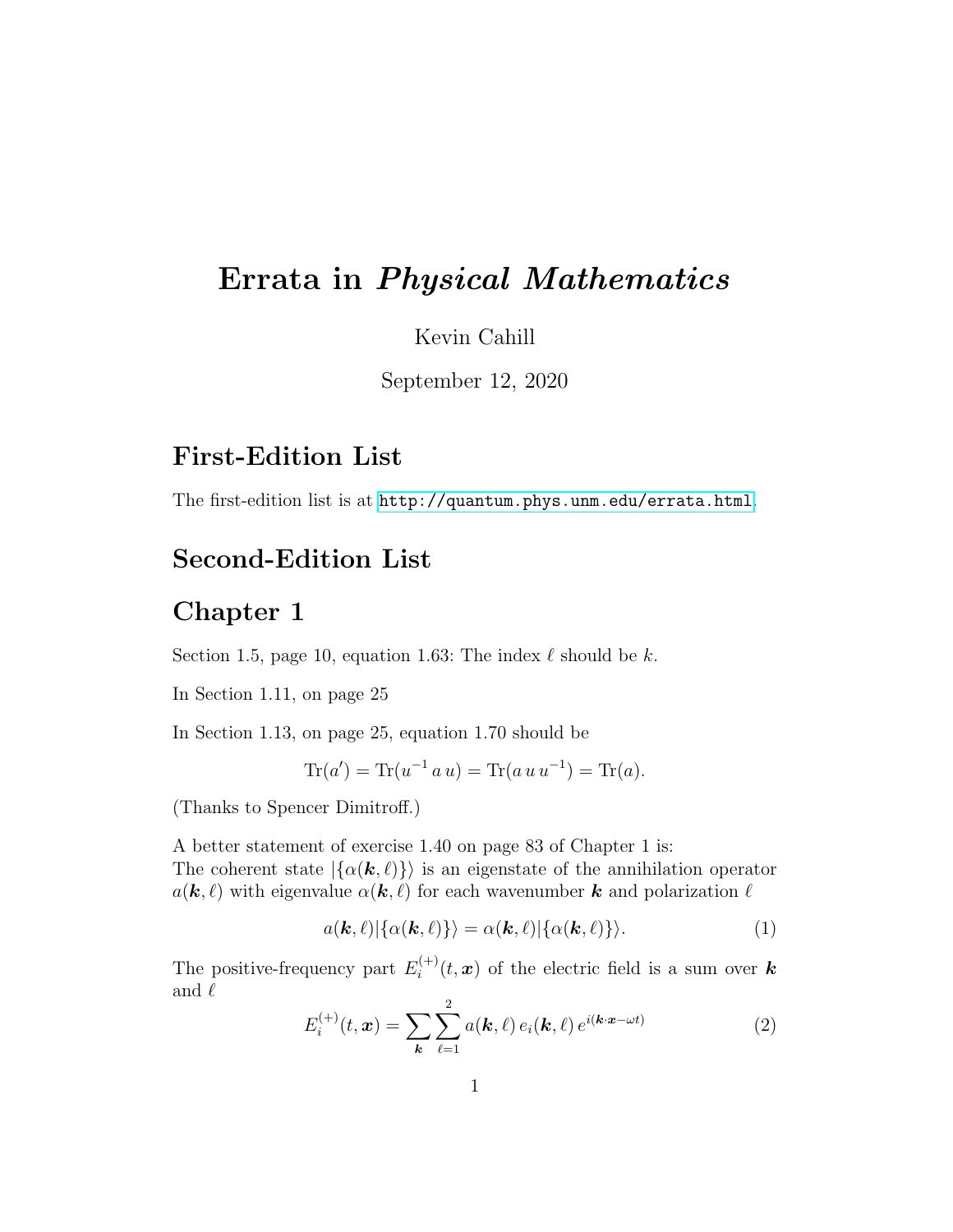in which  $e(k, \ell) = k \times \epsilon(k, \ell)$  and  $\epsilon(k, \ell)$  is proportional to a polarization vector. Show that  $|\{\alpha_k\}\rangle$  is an eigenstate of  $E_i^{(+)}$  $i_i^{(+)}(t, x)$  as in (1.490) and find its eigenvalue  $\mathcal{E}_i^{(+)}$  $i^{(+)}(t,\boldsymbol{x}).$ 

# Chapter 2

On page 85, between equations (2.10) and (2.11)

 $\hat{\mathbf{e}}_j = \mathbf{e}_j h_j$  should be  $\hat{\mathbf{e}}_j = \mathbf{e}_j/h_j$ .

On page 89, equation 2.36 should be (Thanks to Spencer Dimitroff)

$$
\boldsymbol{E} = \hat{\boldsymbol{r}} \frac{\rho R}{3\epsilon_0} = \hat{\boldsymbol{r}} \frac{b}{R^2},
$$

and equation 2.38 should be

$$
\boldsymbol{dS}=h_i\hat{\boldsymbol{e}}_idu_i\times h_j\hat{\boldsymbol{e}}_jdu_j=\sum_{k=1}^3\epsilon_{ijk}\,\hat{\boldsymbol{e}}_k\,h_ih_j\,du_idu_j.
$$

#### Chapter 3

In the top line on page 114,  $c_2 = 0$  should be  $f_2 = 0$ .

In the line immediately after equation (3.113),  $c_{2n} = 0$  should be  $f_{2n} = 0$ .

#### Chapter 4

On page 135 of Section 4.3, equation 4.49 of Example 4.4 should be

$$
\delta\big(g(x)\big) = -\frac{\delta'(x-x_0)}{|g''(x_0)|},
$$

and as noted there, this relation holds only if  $x_0$  is the only root of  $g(x)$  and  $g(x_0) = g'(x_0) = 0$ , and if  $f \in C^1$  and  $f(x_0) = 0$ .

Section 4.10, example 4.13, page 147: In equations 4.135–4.139, the prefactor  $\tau$  should be  $\tau^{-1}$ . The last line of equation 4.138 is then

$$
L(t) = \frac{\sin(\omega t) - \omega \tau \cos(\omega t)}{1 + (\omega \tau)^2}.
$$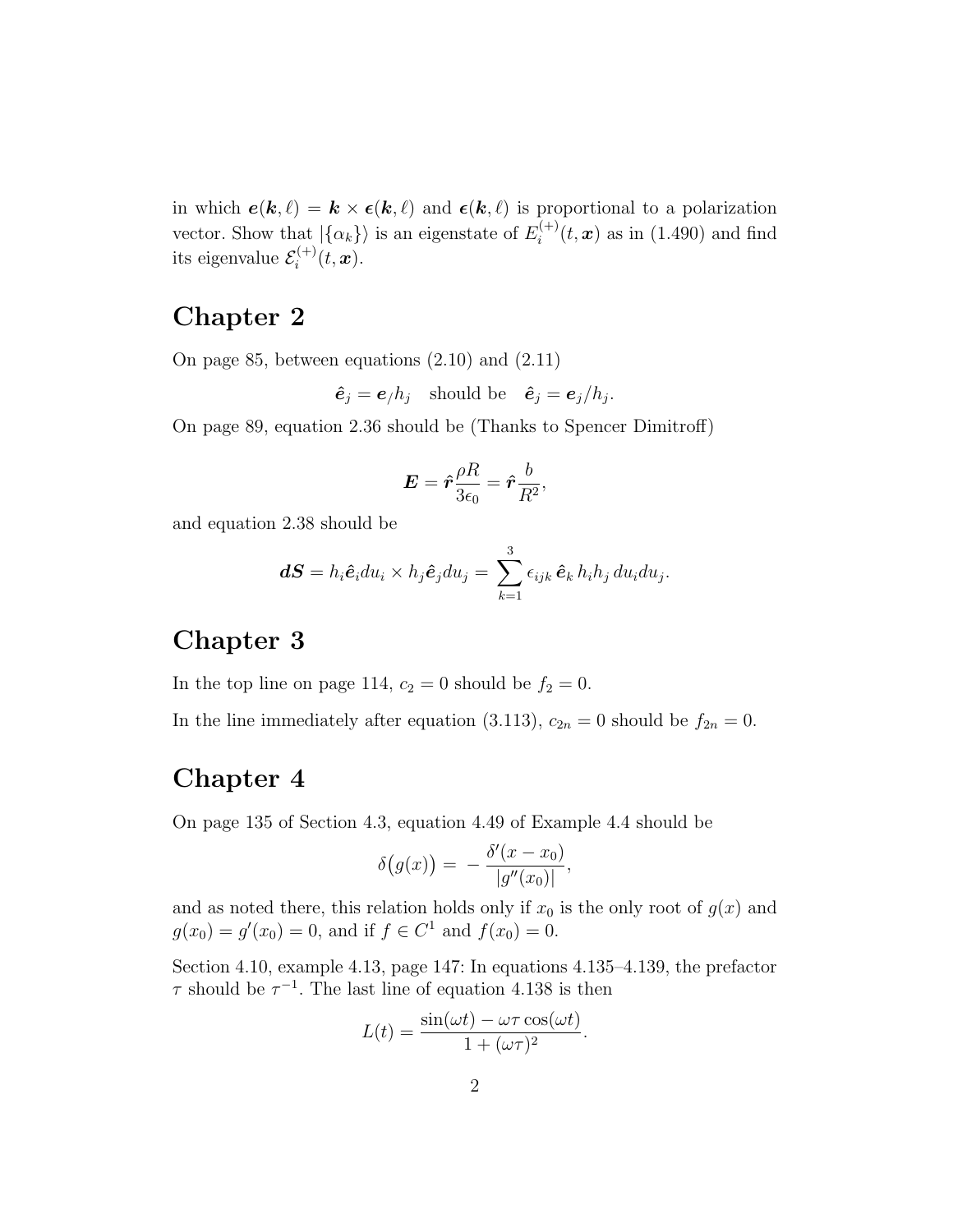# Chapter 5

On page 171 in equation 5.95 of example 5.12 of Section 5.9, each of the two occurrences of  $\hbar E$  should be  $2\hbar E$ .

# Chapter 6

On page 199 of Section 6.7, equation 6.72 should read

$$
\sum_{n=0}^{\infty} \frac{|z - z_0|^n}{n!} |f^{(n)}(z_0)| \le M \sum_{n=0}^{\infty} \frac{|z - z_0|^n}{R^n}.
$$

# Chapter 7

In the fourth line on page 254 in example 7.7 of Section 7.3, the inline equation for  $f(\rho, \phi, z)$  should be

$$
f(\rho, \phi, z) = J_n(\alpha \rho) e^{i n \phi} e^{\alpha z}.
$$

Also on page 254, the first sentence after equation 7.35 should be: The first and last terms are functions of  $r$ , and the two middle terms are functions of θ.

On page 272 of Section 7.13, equation 7.167 should be

$$
\frac{dS}{dt} = L = \frac{\partial S}{\partial t} + \sum_{i} \frac{\partial S}{\partial q_i} \dot{q}_i = \frac{\partial S}{\partial t} + \sum_{i} p_i \dot{q}_i.
$$

On page 281 of Section 7.20, equation 7.217 should be

$$
0 = \sum_{k=0}^{n} c_k t^{n-k} \frac{d^k y}{dt^k}.
$$

On page 286, just below equation 7.241 of Section 7.24,  $h_0 = 1$  should be  $h_2 = -1.$ 

On page 297 in equation 7.310 of Section 7.33,  $1 - x^2$  should be  $1 - x'^2$ .

On page 318 in equation 7.446 of Section 7.41,  $\delta_{n\ell}$  should be  $\delta_{nk}$ .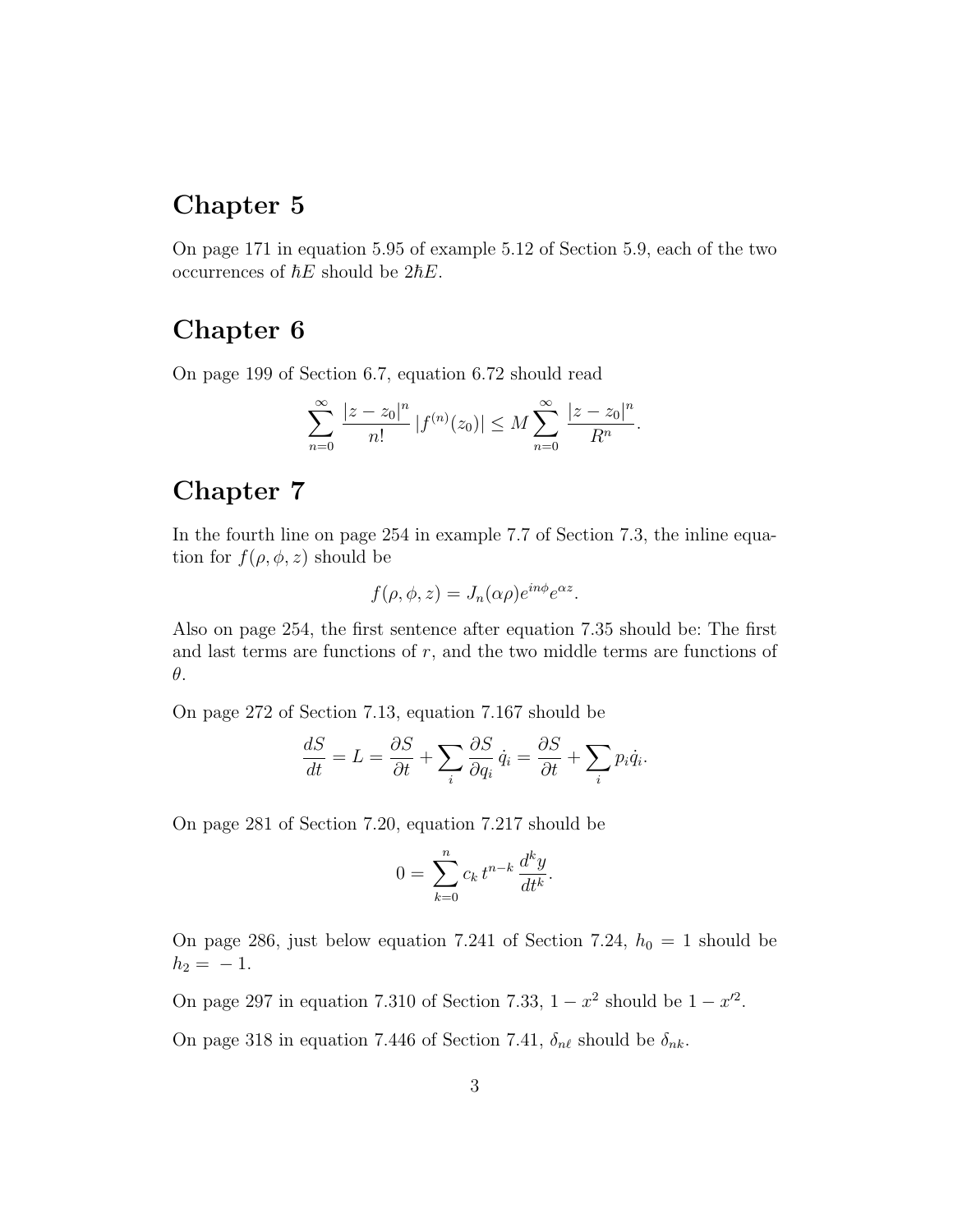# Chapter 9

On page 355 in the second line of Section 9.10,  $\alpha = 0$  should be  $k = 0$ .

On page 360 in the last sentence of the first paragraph of Section 9.14, the words "is usually (and inexplicably) called recombination" should be "is called decoupling."

On page 362 equation 9.128 of Section 9.14 should be

$$
\frac{3.8 \times 10^5 \times 1100 \times 180^{\circ}}{\sqrt{3} \times 13.8 \times 10^9 \times \pi} = 1.0^{\circ},
$$

and in the following three sentences "one degree" and "1°" should be "0.6°."

#### Chapter 10

On page 370 in example 10.1: on the line after equation 10.27,  $\sin(n(\theta - \theta_0))$ should be  $sin(n\theta - \theta_n)$ ; in equation 10.29, x should be r; and in equation 10.30,  $\sin[n(\theta - \theta_0)]$  should be  $\sin(n\theta - \theta_n)$ .

On page 375, in example 10.3, in the first line of the first paragraph after equation 10.61,  $B_z$  should be  $B^z$ ; and in the first line of the first paragraph after equation 10.63,  $E_z$  should be  $E^z$ .

#### Chapter 11

On page 406, Section 11.16, in equation 11.68,  $f^c_{ab}$  should be  $i f^c_{ab}$ , so that equation should read

$$
[t_a, t_b] = \sum_{c=1}^n i f_{ab}^c t_c
$$
 and  $[t'_a, t'_b] = \sum_{c=1}^n i f_{ab}^c t'_c$ .

Similarly, on page 407, equation 11.70 should be

 $[t_a, t_b] = i f_{ab}^c t_c$  and  $[t'_a, t'_b] = i f_{ab}^c t'_c$ .

On page 416, in Section 11.21, in the last line of Example 11.21

$$
\frac{2\ell+1}{4\pi} \quad \text{should be} \quad \frac{4\pi}{2\ell+1}
$$

as in the statement (9.123) of the addition theorem.